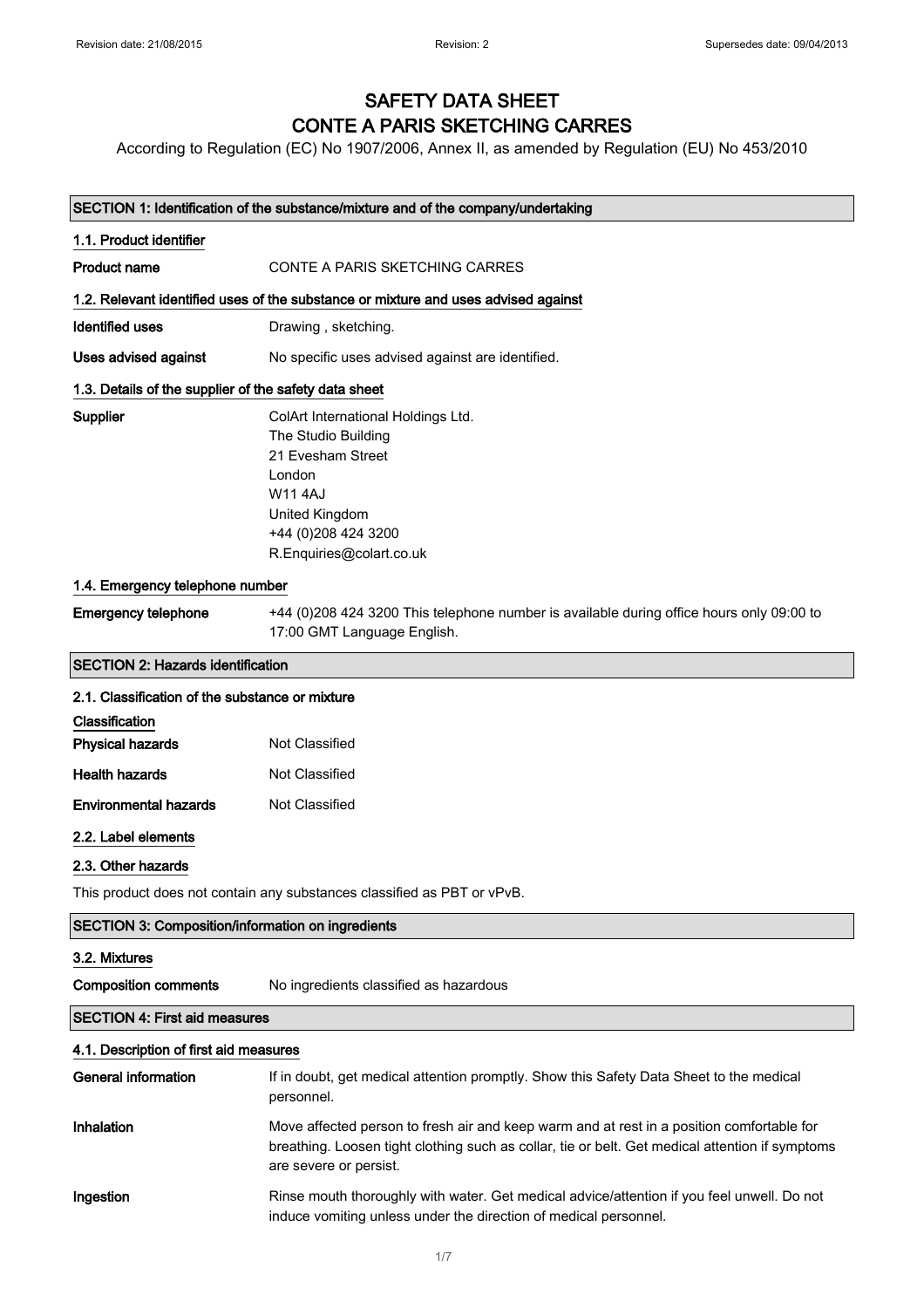| Skin contact                                                                    | Rinse with water.                                                                                                                                                                                                                                                                                                                                                            |
|---------------------------------------------------------------------------------|------------------------------------------------------------------------------------------------------------------------------------------------------------------------------------------------------------------------------------------------------------------------------------------------------------------------------------------------------------------------------|
| Eye contact                                                                     | Rinse with water. Get medical attention if any discomfort continues.                                                                                                                                                                                                                                                                                                         |
| <b>Protection of first aiders</b>                                               | First aid personnel should wear appropriate protective equipment during any rescue.                                                                                                                                                                                                                                                                                          |
|                                                                                 | 4.2. Most important symptoms and effects, both acute and delayed                                                                                                                                                                                                                                                                                                             |
| <b>General information</b>                                                      | The severity of the symptoms described will vary dependent on the concentration and the<br>length of exposure.                                                                                                                                                                                                                                                               |
| Inhalation                                                                      | No specific symptoms known.                                                                                                                                                                                                                                                                                                                                                  |
| Ingestion                                                                       | No specific symptoms known.                                                                                                                                                                                                                                                                                                                                                  |
| Skin contact                                                                    | No specific symptoms known.                                                                                                                                                                                                                                                                                                                                                  |
| Eye contact                                                                     | No specific symptoms known. May be slightly irritating to eyes.                                                                                                                                                                                                                                                                                                              |
| 4.3. Indication of any immediate medical attention and special treatment needed |                                                                                                                                                                                                                                                                                                                                                                              |
| Notes for the doctor                                                            | Treat symptomatically.                                                                                                                                                                                                                                                                                                                                                       |
| <b>SECTION 5: Firefighting measures</b>                                         |                                                                                                                                                                                                                                                                                                                                                                              |
| 5.1. Extinguishing media                                                        |                                                                                                                                                                                                                                                                                                                                                                              |
| Suitable extinguishing media                                                    | The product is not flammable. Extinguish with alcohol-resistant foam, carbon dioxide, dry<br>powder or water fog. Use fire-extinguishing media suitable for the surrounding fire.                                                                                                                                                                                            |
| Unsuitable extinguishing<br>media                                               | Do not use water jet as an extinguisher, as this will spread the fire.                                                                                                                                                                                                                                                                                                       |
| 5.2. Special hazards arising from the substance or mixture                      |                                                                                                                                                                                                                                                                                                                                                                              |
| Specific hazards                                                                | Containers can burst violently or explode when heated, due to excessive pressure build-up.                                                                                                                                                                                                                                                                                   |
| <b>Hazardous combustion</b><br>products                                         | Thermal decomposition or combustion products may include the following substances:<br>Harmful gases or vapours.                                                                                                                                                                                                                                                              |
| 5.3. Advice for firefighters                                                    |                                                                                                                                                                                                                                                                                                                                                                              |
| Protective actions during<br>firefighting                                       | Avoid breathing fire gases or vapours. Evacuate area. Cool containers exposed to heat with<br>water spray and remove them from the fire area if it can be done without risk. Cool containers<br>exposed to flames with water until well after the fire is out. If a leak or spill has not ignited, use<br>water spray to disperse vapours and protect men stopping the leak. |
| Special protective equipment<br>for firefighters                                | Wear positive-pressure self-contained breathing apparatus (SCBA) and appropriate protective<br>clothing. Firefighter's clothing conforming to European standard EN469 (including helmets,<br>protective boots and gloves) will provide a basic level of protection for chemical incidents.                                                                                   |
| <b>SECTION 6: Accidental release measures</b>                                   |                                                                                                                                                                                                                                                                                                                                                                              |
| 6.1. Personal precautions, protective equipment and emergency procedures        |                                                                                                                                                                                                                                                                                                                                                                              |
| <b>Personal precautions</b>                                                     | Wear protective clothing as described in Section 8 of this safety data sheet. No action shall be                                                                                                                                                                                                                                                                             |

# taken without appropriate training or involving any personal risk.

6.2. Environmental precautions

Environmental precautions Avoid discharge into drains or watercourses or onto the ground.

### 6.3. Methods and material for containment and cleaning up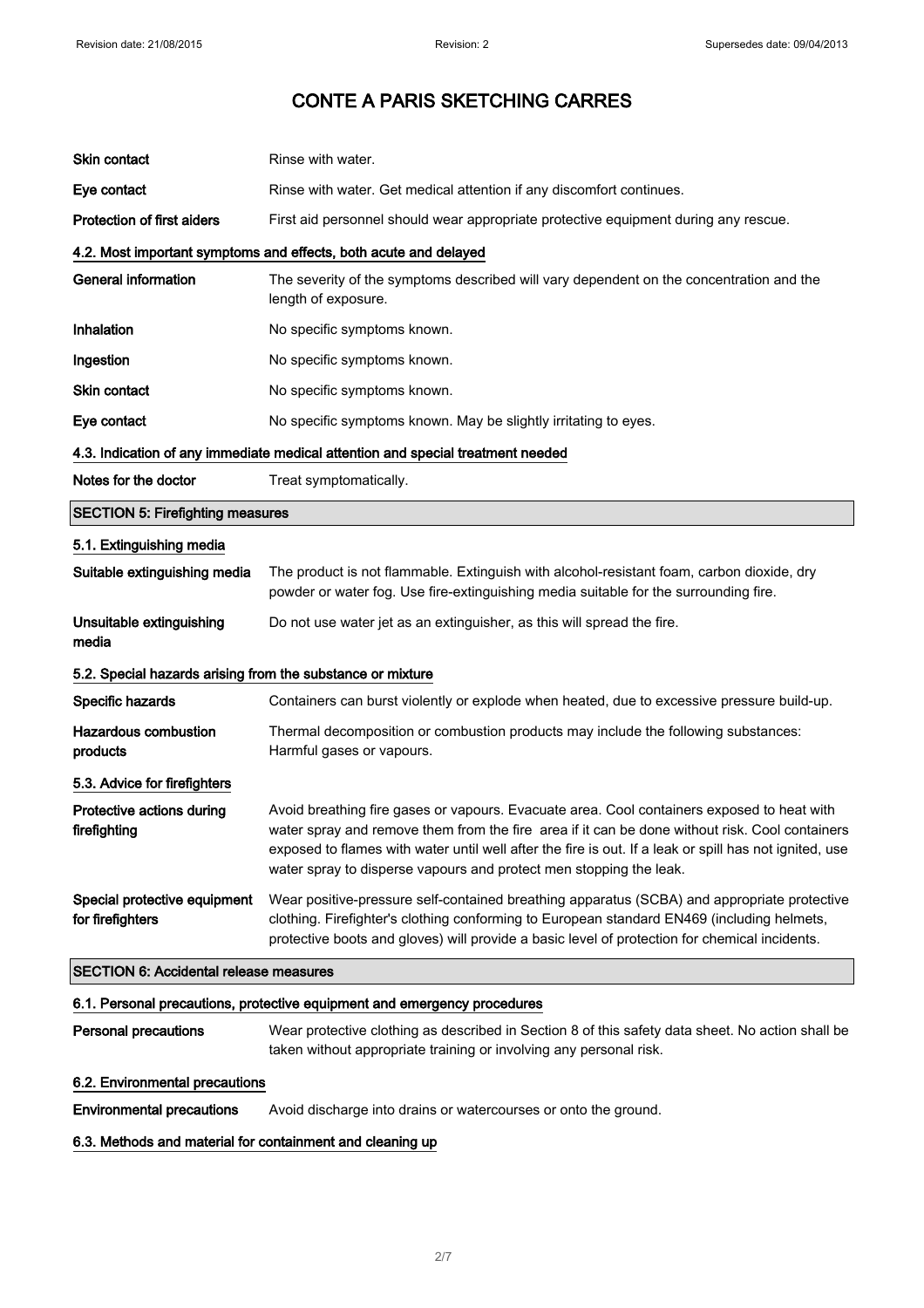| Methods for cleaning up                                           | Wear protective clothing as described in Section 8 of this safety data sheet. Clear up spills<br>immediately and dispose of waste safely. If the product is soluble in water, dilute the spillage<br>with water and mop it up. Alternatively, or if it is not water-soluble, absorb the spillage with an<br>inert, dry material and place it in a suitable waste disposal container. The contaminated<br>absorbent may pose the same hazard as the spilled material. Label the containers containing<br>waste and contaminated materials and remove from the area as soon as possible. Flush<br>contaminated area with plenty of water. Wash thoroughly after dealing with a spillage. For<br>waste disposal, see Section 13. |
|-------------------------------------------------------------------|-------------------------------------------------------------------------------------------------------------------------------------------------------------------------------------------------------------------------------------------------------------------------------------------------------------------------------------------------------------------------------------------------------------------------------------------------------------------------------------------------------------------------------------------------------------------------------------------------------------------------------------------------------------------------------------------------------------------------------|
| 6.4. Reference to other sections                                  |                                                                                                                                                                                                                                                                                                                                                                                                                                                                                                                                                                                                                                                                                                                               |
| Reference to other sections                                       | For personal protection, see Section 8. See Section 11 for additional information on health<br>hazards. See Section 12 for additional information on ecological hazards. For waste disposal,<br>see Section 13.                                                                                                                                                                                                                                                                                                                                                                                                                                                                                                               |
| <b>SECTION 7: Handling and storage</b>                            |                                                                                                                                                                                                                                                                                                                                                                                                                                                                                                                                                                                                                                                                                                                               |
| 7.1. Precautions for safe handling                                |                                                                                                                                                                                                                                                                                                                                                                                                                                                                                                                                                                                                                                                                                                                               |
| <b>Usage precautions</b>                                          | Read and follow manufacturer's recommendations. Wear protective clothing as described in<br>Section 8 of this safety data sheet. Keep away from food, drink and animal feeding stuffs.<br>Handle all packages and containers carefully to minimise spills. Keep container tightly sealed<br>when not in use. Avoid the formation of mists.                                                                                                                                                                                                                                                                                                                                                                                    |
| Advice on general<br>occupational hygiene                         | Wash promptly if skin becomes contaminated. Take off contaminated clothing. Wash<br>contaminated clothing before reuse.                                                                                                                                                                                                                                                                                                                                                                                                                                                                                                                                                                                                       |
| 7.2. Conditions for safe storage, including any incompatibilities |                                                                                                                                                                                                                                                                                                                                                                                                                                                                                                                                                                                                                                                                                                                               |
| <b>Storage precautions</b>                                        | Keep out of the reach of children. Keep away from food, drink and animal feeding stuffs. Keep<br>only in the original container. Keep container tightly closed, in a cool, well ventilated place.<br>Keep containers upright. Protect containers from damage.                                                                                                                                                                                                                                                                                                                                                                                                                                                                 |
| Storage class                                                     | Unspecified storage.                                                                                                                                                                                                                                                                                                                                                                                                                                                                                                                                                                                                                                                                                                          |
| 7.3. Specific end use(s)                                          |                                                                                                                                                                                                                                                                                                                                                                                                                                                                                                                                                                                                                                                                                                                               |
| Specific end use(s)                                               | The identified uses for this product are detailed in Section 1.2.                                                                                                                                                                                                                                                                                                                                                                                                                                                                                                                                                                                                                                                             |
| <b>SECTION 8: Exposure Controls/personal protection</b>           |                                                                                                                                                                                                                                                                                                                                                                                                                                                                                                                                                                                                                                                                                                                               |
| 8.1. Control parameters                                           |                                                                                                                                                                                                                                                                                                                                                                                                                                                                                                                                                                                                                                                                                                                               |
| 8.2. Exposure controls                                            |                                                                                                                                                                                                                                                                                                                                                                                                                                                                                                                                                                                                                                                                                                                               |
| Appropriate engineering<br>controls                               | Provide adequate ventilation.                                                                                                                                                                                                                                                                                                                                                                                                                                                                                                                                                                                                                                                                                                 |
| Eye/face protection                                               | Avoid contact with eyes. Large Spillages: Eyewear complying with an approved standard<br>should be worn if a risk assessment indicates eye contact is possible.                                                                                                                                                                                                                                                                                                                                                                                                                                                                                                                                                               |
| Hand protection                                                   | No specific hand protection recommended.                                                                                                                                                                                                                                                                                                                                                                                                                                                                                                                                                                                                                                                                                      |
| Hygiene measures                                                  | Wash hands thoroughly after handling. Do not eat, drink or smoke when using this product.<br>Wash contaminated clothing before reuse.                                                                                                                                                                                                                                                                                                                                                                                                                                                                                                                                                                                         |
| <b>Respiratory protection</b>                                     | No specific recommendations. Provide adequate ventilation. Large Spillages: If ventilation is<br>inadequate, suitable respiratory protection must be worn.                                                                                                                                                                                                                                                                                                                                                                                                                                                                                                                                                                    |
| <b>Environmental exposure</b><br>controls                         | Keep container tightly sealed when not in use. Avoid release to the environment.                                                                                                                                                                                                                                                                                                                                                                                                                                                                                                                                                                                                                                              |
| <b>SECTION 9: Physical and Chemical Properties</b>                |                                                                                                                                                                                                                                                                                                                                                                                                                                                                                                                                                                                                                                                                                                                               |

9.1. Information on basic physical and chemical properties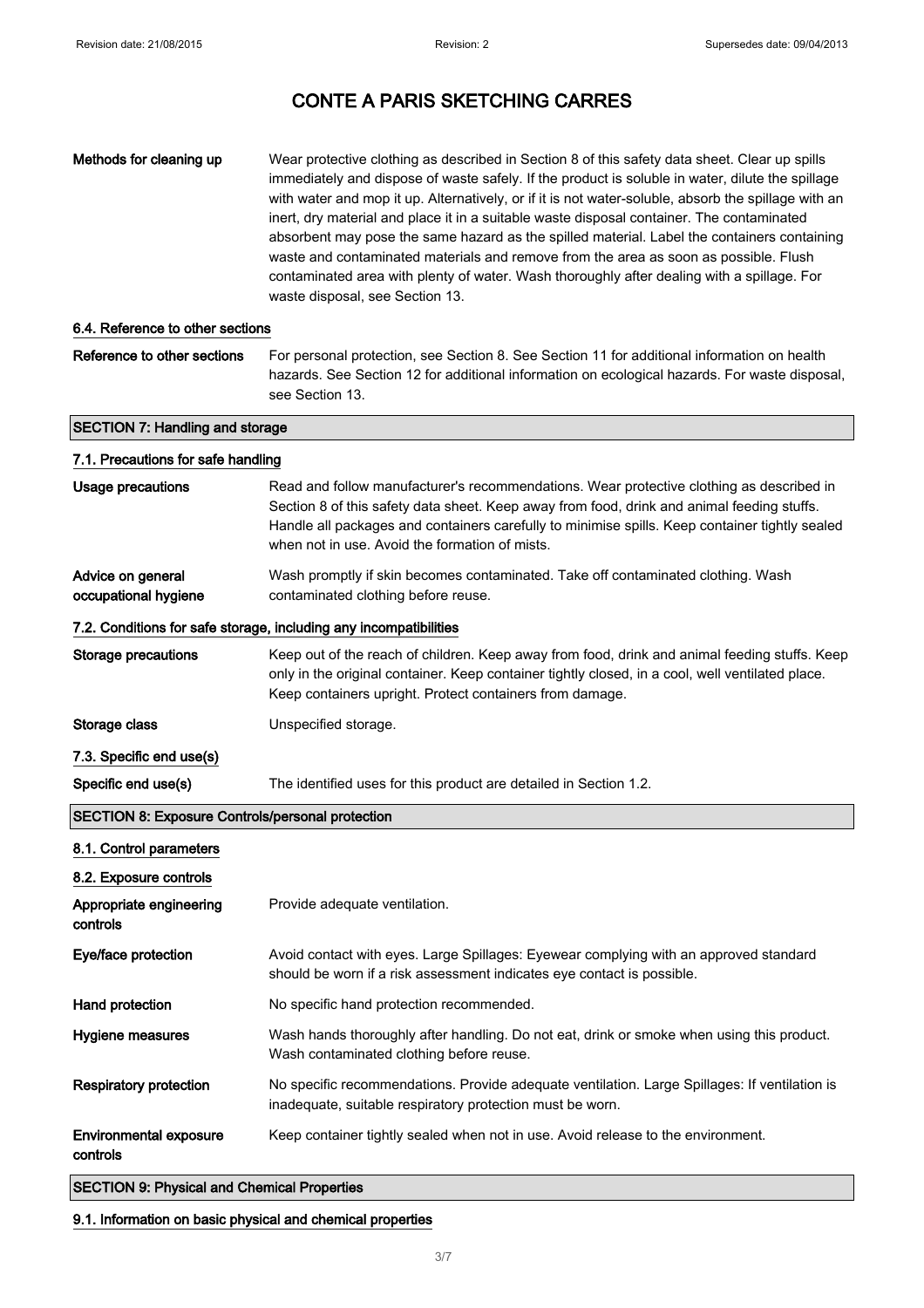| Appearance                                                           | Solid Sticks.                                                                                                                                                           |
|----------------------------------------------------------------------|-------------------------------------------------------------------------------------------------------------------------------------------------------------------------|
| Colour                                                               | Various colours.                                                                                                                                                        |
| Odour                                                                | Odourless.                                                                                                                                                              |
| <b>Relative density</b>                                              | $1.5 - 2.0 \text{ @ } 20^{\circ}$ C                                                                                                                                     |
| 9.2. Other information                                               |                                                                                                                                                                         |
| <b>SECTION 10: Stability and reactivity</b>                          |                                                                                                                                                                         |
| 10.1. Reactivity                                                     |                                                                                                                                                                         |
| Reactivity                                                           | There are no known reactivity hazards associated with this product.                                                                                                     |
| 10.2. Chemical stability                                             |                                                                                                                                                                         |
| <b>Stability</b>                                                     | Stable at normal ambient temperatures and when used as recommended. Stable under the<br>prescribed storage conditions.                                                  |
| 10.3. Possibility of hazardous reactions                             |                                                                                                                                                                         |
| Possibility of hazardous<br>reactions                                | No potentially hazardous reactions known.                                                                                                                               |
| 10.4. Conditions to avoid                                            |                                                                                                                                                                         |
| <b>Conditions to avoid</b>                                           | There are no known conditions that are likely to result in a hazardous situation.                                                                                       |
| 10.5. Incompatible materials                                         |                                                                                                                                                                         |
| Materials to avoid                                                   | No specific material or group of materials is likely to react with the product to produce a<br>hazardous situation.                                                     |
| 10.6. Hazardous decomposition products                               |                                                                                                                                                                         |
| Hazardous decomposition<br>products                                  | Does not decompose when used and stored as recommended. Thermal decomposition or<br>combustion products may include the following substances: Harmful gases or vapours. |
| <b>SECTION 11: Toxicological information</b>                         |                                                                                                                                                                         |
| 11.1. Information on toxicological effects                           |                                                                                                                                                                         |
| Acute toxicity - oral<br>Notes (oral LD <sub>50</sub> )              | Based on available data the classification criteria are not met.                                                                                                        |
| Acute toxicity - dermal<br>Notes (dermal LD <sub>50</sub> )          | Based on available data the classification criteria are not met.                                                                                                        |
| Acute toxicity - inhalation<br>Notes (inhalation LC <sub>50</sub> )  | Based on available data the classification criteria are not met.                                                                                                        |
| Skin corrosion/irritation<br>Animal data                             | Based on available data the classification criteria are not met.                                                                                                        |
| Serious eye damage/irritation<br>Serious eye damage/irritation       | Based on available data the classification criteria are not met.                                                                                                        |
| <b>Respiratory sensitisation</b><br><b>Respiratory sensitisation</b> | Based on available data the classification criteria are not met.                                                                                                        |
| Skin sensitisation<br><b>Skin sensitisation</b>                      | Based on available data the classification criteria are not met.                                                                                                        |
| Germ cell mutagenicity                                               |                                                                                                                                                                         |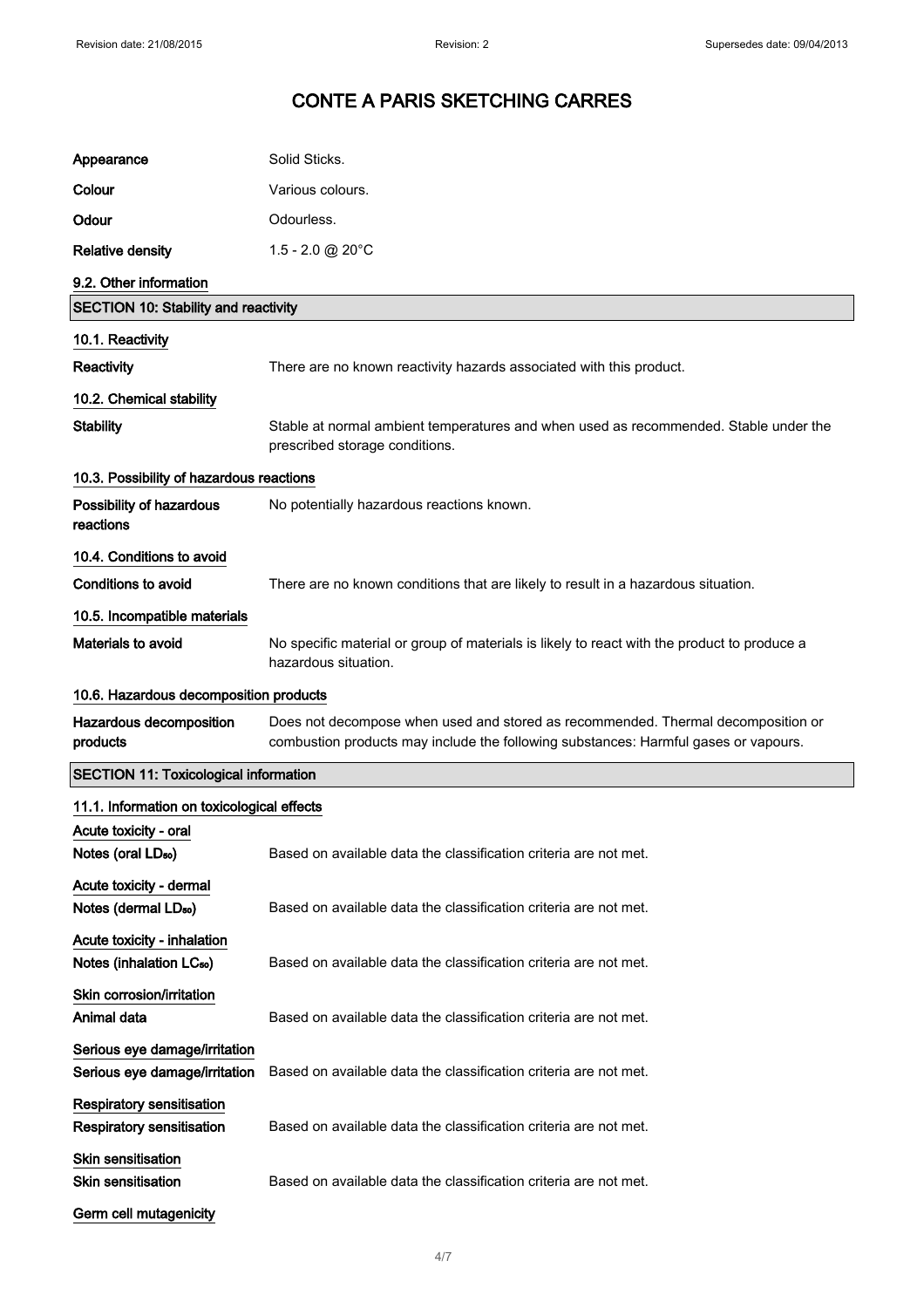| Genotoxicity - in vitro                            | Based on available data the classification criteria are not met.                                               |
|----------------------------------------------------|----------------------------------------------------------------------------------------------------------------|
| Carcinogenicity                                    |                                                                                                                |
| Carcinogenicity                                    | Based on available data the classification criteria are not met.                                               |
| <b>IARC</b> carcinogenicity                        | None of the ingredients are listed or exempt.                                                                  |
| Reproductive toxicity                              |                                                                                                                |
| Reproductive toxicity - fertility                  | Based on available data the classification criteria are not met.                                               |
| Reproductive toxicity -<br>development             | Based on available data the classification criteria are not met.                                               |
| Specific target organ toxicity - single exposure   |                                                                                                                |
| STOT - single exposure                             | Not classified as a specific target organ toxicant after a single exposure.                                    |
| Specific target organ toxicity - repeated exposure |                                                                                                                |
| STOT - repeated exposure                           | Not classified as a specific target organ toxicant after repeated exposure.                                    |
| <b>Aspiration hazard</b>                           |                                                                                                                |
| Aspiration hazard                                  | Based on available data the classification criteria are not met.                                               |
|                                                    |                                                                                                                |
| <b>General information</b>                         | The severity of the symptoms described will vary dependent on the concentration and the<br>length of exposure. |
| Inhalation                                         | No specific symptoms known.                                                                                    |
| Ingestion                                          | No specific symptoms known.                                                                                    |
| <b>Skin contact</b>                                | No specific symptoms known.                                                                                    |
| Eye contact                                        | No specific symptoms known.                                                                                    |
| Acute and chronic health<br>hazards                | No specific health hazards known. Dust may irritate the respiratory system.                                    |
| Route of entry                                     | Ingestion Inhalation Skin and/or eye contact                                                                   |
| <b>Target organs</b>                               | No specific target organs known.                                                                               |
| <b>SECTION 12: Ecological Information</b>          |                                                                                                                |
|                                                    |                                                                                                                |

| Ecotoxicity                               | Not regarded as dangerous for the environment. However, large or frequent spills may have<br>hazardous effects on the environment. |
|-------------------------------------------|------------------------------------------------------------------------------------------------------------------------------------|
| 12.1. Toxicity                            |                                                                                                                                    |
| <b>Toxicity</b>                           | Based on available data the classification criteria are not met.                                                                   |
| Acute toxicity - fish                     | Not determined.                                                                                                                    |
| Acute toxicity - aquatic<br>invertebrates | Not determined.                                                                                                                    |
| Acute toxicity - aquatic plants           | Not determined.                                                                                                                    |
| Acute toxicity -<br>microorganisms        | Not determined.                                                                                                                    |
| 12.2. Persistence and degradability       |                                                                                                                                    |

Persistence and degradability The degradability of the product is not known.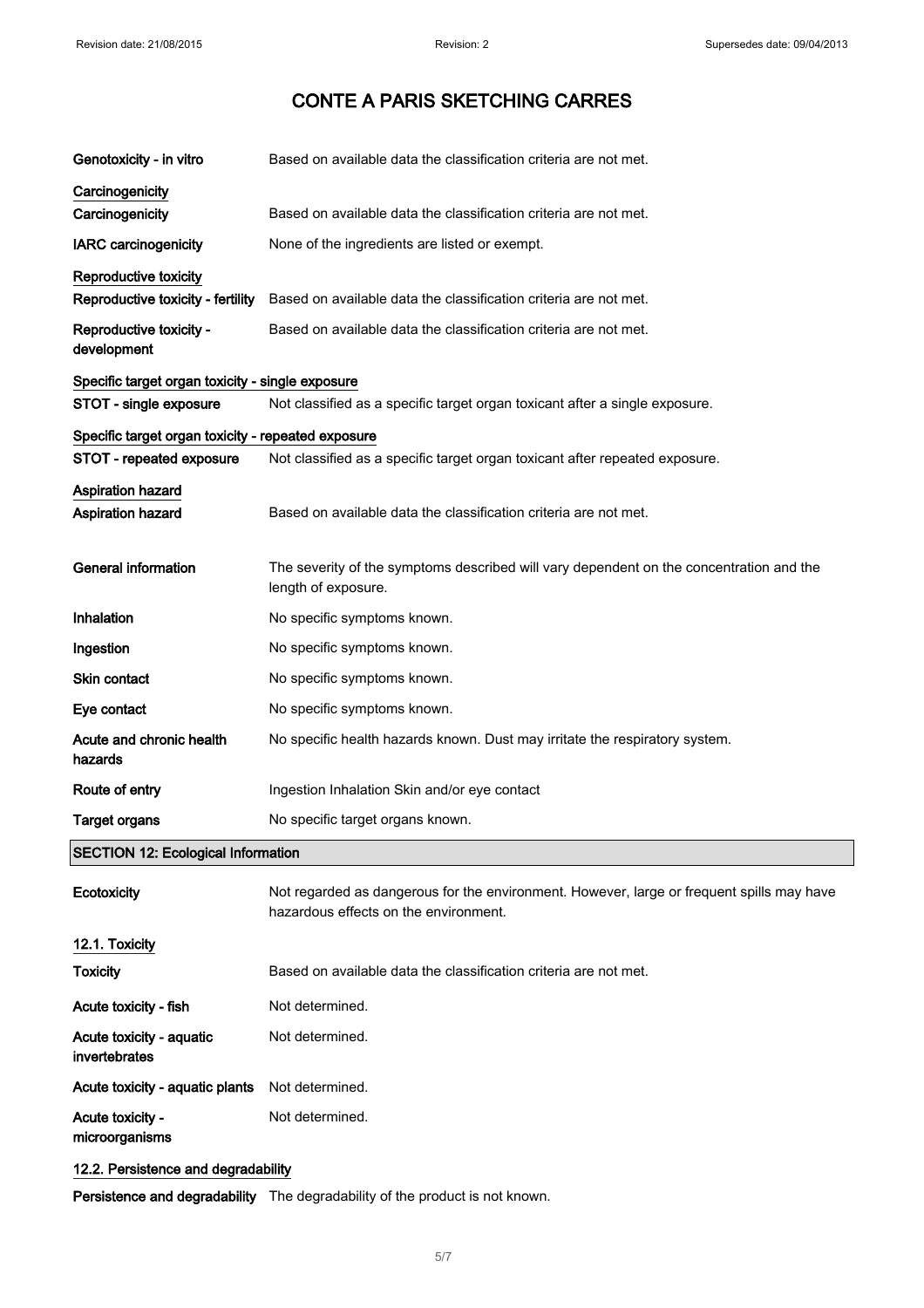| 12.3. Bioaccumulative potential                      |                                                                                                                                                                                                                                                                                                                                                                                                                                                                                                                           |
|------------------------------------------------------|---------------------------------------------------------------------------------------------------------------------------------------------------------------------------------------------------------------------------------------------------------------------------------------------------------------------------------------------------------------------------------------------------------------------------------------------------------------------------------------------------------------------------|
| <b>Bioaccumulative potential</b>                     | No data available on bioaccumulation.                                                                                                                                                                                                                                                                                                                                                                                                                                                                                     |
| 12.4. Mobility in soil                               |                                                                                                                                                                                                                                                                                                                                                                                                                                                                                                                           |
| <b>Mobility</b>                                      | No data available.                                                                                                                                                                                                                                                                                                                                                                                                                                                                                                        |
| 12.5. Results of PBT and vPvB assessment             |                                                                                                                                                                                                                                                                                                                                                                                                                                                                                                                           |
| <b>Results of PBT and vPvB</b><br>assessment         | This product does not contain any substances classified as PBT or vPvB.                                                                                                                                                                                                                                                                                                                                                                                                                                                   |
| 12.6. Other adverse effects                          |                                                                                                                                                                                                                                                                                                                                                                                                                                                                                                                           |
| Other adverse effects                                | None known.                                                                                                                                                                                                                                                                                                                                                                                                                                                                                                               |
| <b>SECTION 13: Disposal considerations</b>           |                                                                                                                                                                                                                                                                                                                                                                                                                                                                                                                           |
| 13.1. Waste treatment methods                        |                                                                                                                                                                                                                                                                                                                                                                                                                                                                                                                           |
| <b>General information</b>                           | The generation of waste should be minimised or avoided wherever possible. Reuse or recycle<br>products wherever possible. This material and its container must be disposed of in a safe<br>way. When handling waste, the safety precautions applying to handling of the product should<br>be considered. Care should be taken when handling emptied containers that have not been<br>thoroughly cleaned or rinsed out. Empty containers or liners may retain some product<br>residues and hence be potentially hazardous. |
| <b>Disposal methods</b>                              | Dispose of waste to licensed waste disposal site in accordance with the requirements of the<br>local Waste Disposal Authority.                                                                                                                                                                                                                                                                                                                                                                                            |
| Waste class                                          | 08 01 12 waste paint and varnish other than those mentioned in 08 01 11                                                                                                                                                                                                                                                                                                                                                                                                                                                   |
| <b>SECTION 14: Transport information</b>             |                                                                                                                                                                                                                                                                                                                                                                                                                                                                                                                           |
| General                                              | The product is not covered by international regulations on the transport of dangerous goods<br>(IMDG, IATA, ADR/RID).                                                                                                                                                                                                                                                                                                                                                                                                     |
| 14.1. UN number                                      |                                                                                                                                                                                                                                                                                                                                                                                                                                                                                                                           |
| Not applicable.                                      |                                                                                                                                                                                                                                                                                                                                                                                                                                                                                                                           |
| 14.2. UN proper shipping name                        |                                                                                                                                                                                                                                                                                                                                                                                                                                                                                                                           |
| Not applicable.                                      |                                                                                                                                                                                                                                                                                                                                                                                                                                                                                                                           |
| 14.3. Transport hazard class(es)                     |                                                                                                                                                                                                                                                                                                                                                                                                                                                                                                                           |
| No transport warning sign required.                  |                                                                                                                                                                                                                                                                                                                                                                                                                                                                                                                           |
| 14.4. Packing group                                  |                                                                                                                                                                                                                                                                                                                                                                                                                                                                                                                           |
| Not applicable.                                      |                                                                                                                                                                                                                                                                                                                                                                                                                                                                                                                           |
| 14.5. Environmental hazards                          |                                                                                                                                                                                                                                                                                                                                                                                                                                                                                                                           |
| Environmentally hazardous substance/marine pollutant |                                                                                                                                                                                                                                                                                                                                                                                                                                                                                                                           |
| No.                                                  |                                                                                                                                                                                                                                                                                                                                                                                                                                                                                                                           |

### 14.6. Special precautions for user

Not applicable.

### 14.7. Transport in bulk according to Annex II of MARPOL73/78 and the IBC Code